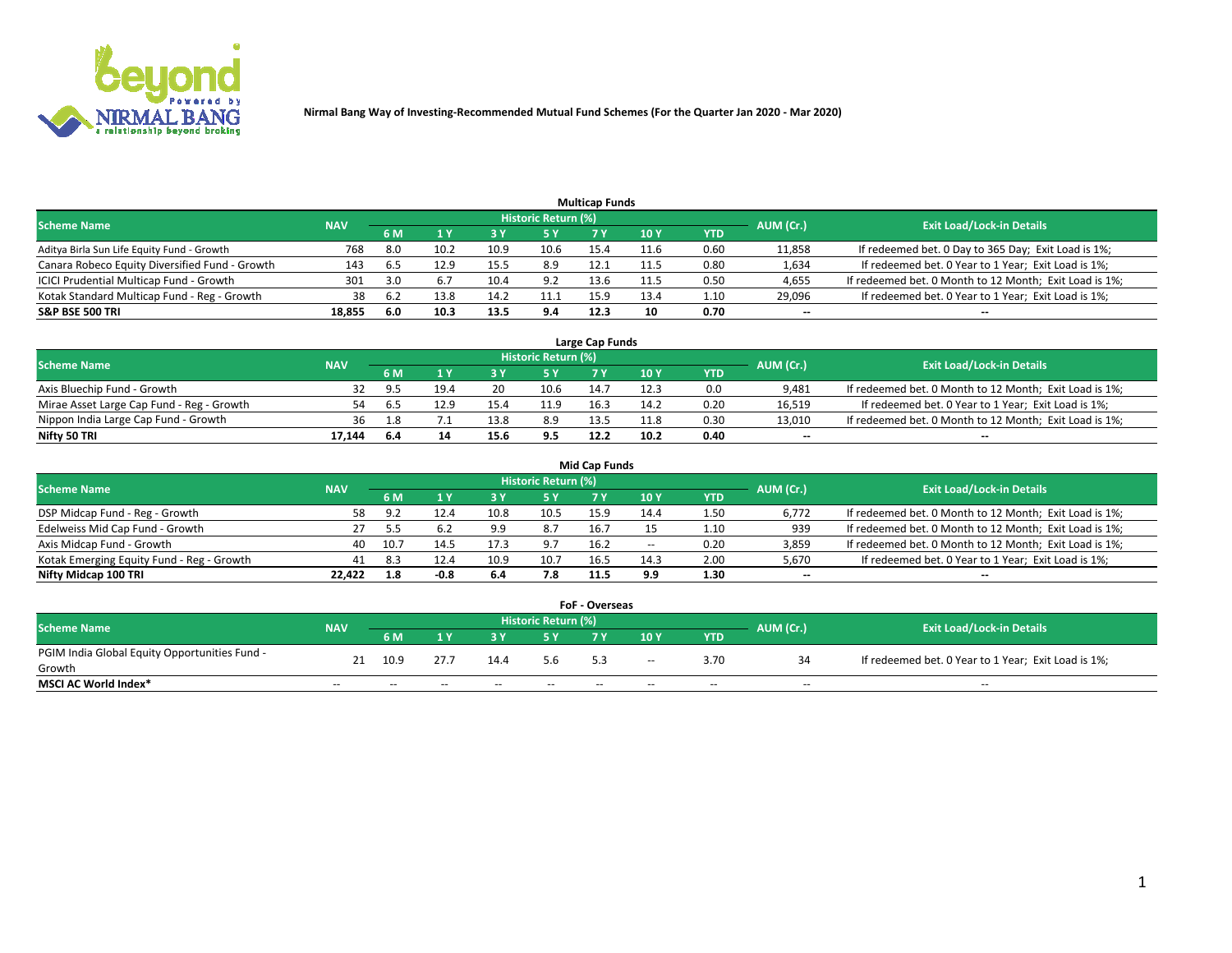

| Large & Midcap                                   |            |      |      |      |                     |      |      |      |           |                                                     |  |  |  |  |
|--------------------------------------------------|------------|------|------|------|---------------------|------|------|------|-----------|-----------------------------------------------------|--|--|--|--|
| <b>Scheme Name</b>                               | <b>NAV</b> |      |      |      | Historic Return (%) |      |      |      | AUM (Cr.) | <b>Exit Load/Lock-in Details</b>                    |  |  |  |  |
|                                                  |            | 6 M  |      |      | 5 Y                 |      | 10Y  | YTD  |           |                                                     |  |  |  |  |
| Canara Robeco Emerging Equities - Growth         | 98         | -6.3 |      | 13.7 | 11.8                | 19.6 | 17.7 | 1.20 | 5,339     | If redeemed bet. 0 Year to 1 Year; Exit Load is 1%; |  |  |  |  |
| Invesco India Growth Opportunities Fund - Growth |            | 9.N  | 12.6 | 15.2 | 10.7                | 14.9 | 12.4 | 0.80 | 2,239     | If redeemed bet. 0 Year to 1 Year; Exit Load is 1%; |  |  |  |  |
| Principal Emerging Bluechip Fund - Growth        | 109        |      | 8.9  |      |                     | 17.8 | 14.2 | 1.00 | 2,117     | If redeemed bet. 0 Year to 1 Year; Exit Load is 1%; |  |  |  |  |
| NIFTY Large Midcap 250 TRI                       | 482.'      | 5.6  | 7.8  | 12.8 | 9.9                 | 13.5 |      | 0.90 | $\sim$    | $-$                                                 |  |  |  |  |

| <b>Focused Funds</b>             |            |      |      |      |                     |      |       |            |                          |                                                        |  |  |  |
|----------------------------------|------------|------|------|------|---------------------|------|-------|------------|--------------------------|--------------------------------------------------------|--|--|--|
| <b>Scheme Name</b>               | <b>NAV</b> |      |      |      | Historic Return (%) |      |       |            |                          | <b>Exit Load/Lock-in Details</b>                       |  |  |  |
|                                  |            | 6 M  |      |      |                     |      | 10 Y  | <b>YTD</b> | AUM (Cr.)                |                                                        |  |  |  |
| Axis Focused 25 Fund - Growth    |            |      | 18.5 | 18.8 | 12.9                | 14.7 | $- -$ | 0.40       | 8.891                    | If redeemed bet. 0 Month to 12 Month; Exit Load is 1%; |  |  |  |
| SBI Focused Equity Fund - Growth | 154        |      |      |      | 11.3                | 13.8 | 16.4  | 0.10       | 6.924                    | If redeemed bet. 0 Year to 1 Year: Exit Load is 1%:    |  |  |  |
| <b>S&amp;P BSE 500 TRI</b>       | 18.855     | -6.0 | 10.3 | 13.5 | 9.4                 | 12.3 | 10    | 0.70       | $\overline{\phantom{a}}$ | $\overline{\phantom{a}}$                               |  |  |  |

| <b>Small Cap Funds</b>                         |            |        |        |                     |      |                     |       |      |           |                                                     |  |  |  |  |
|------------------------------------------------|------------|--------|--------|---------------------|------|---------------------|-------|------|-----------|-----------------------------------------------------|--|--|--|--|
| <b>Scheme Name</b>                             | <b>NAV</b> |        |        | Historic Return (%) |      |                     |       |      |           | <b>Exit Load/Lock-in Details</b>                    |  |  |  |  |
|                                                |            | 6 M    |        | 3Y                  | 5 Y  | 7 Y                 | 10Y   | YTD  | AUM (Cr.) |                                                     |  |  |  |  |
| Franklin India Smaller Companies Fund - Growth |            |        | $-3.3$ |                     | 6.6  | 16.6                | 14.3  | 1.80 | 6,953     | If redeemed bet. 0 Year to 1 Year; Exit Load is 1%; |  |  |  |  |
| HDFC Small Cap Fund - Growth                   | 39         | $-4.6$ | $-7.6$ | 9.9                 |      | 13.7                | 11.3  | 2.20 | 9,233     | If redeemed bet. 0 Year to 1 Year; Exit Load is 1%; |  |  |  |  |
| L&T Emerging Businesses Fund - Reg - Growth    | 23         | $-0.5$ | -5.1   |                     | 10.6 | $\hspace{0.05cm} -$ | $- -$ | 1.80 | 5,941     | If redeemed bet. 0 Year to 1 Year; Exit Load is 1%; |  |  |  |  |
| SBI Small Cap Fund - Growth                    | 54         |        | 8.7    | 14.4                | 13.5 | 22.8                | 17.4  | 1.40 | 3,156     | If redeemed bet. 0 Year to 1 Year; Exit Load is 1%; |  |  |  |  |
| Nifty Smallcap 100 TRI                         | 7.376      | $-0.4$ |        | 0.4                 | 3.7  |                     | 6.4   | 2.90 | $\sim$    | $- -$                                               |  |  |  |  |

## **ELSS Schemes (Tax Saving u/s 80-C)**

| <b>Scheme Name</b>                           | <b>NAV</b> |      |      | <b>Historic Return (%)</b> |           |      |      |      | AUM (Cr.) | <b>Exit Load/Lock-in Details</b> |
|----------------------------------------------|------------|------|------|----------------------------|-----------|------|------|------|-----------|----------------------------------|
|                                              |            | 6 M  | 1 Y  | 3 Y                        | <b>5Y</b> | 7 Y  | 10Y  | YTD  |           |                                  |
| Aditya Birla Sun Life Tax Relief 96 - Growth | 32         |      |      | 12.3                       | 9.9       | 15.2 | 11.4 | 0.50 | 9,998     | Nil                              |
| Axis Long Term Equity Fund - Growth          | 49         | 9.6  | 18.4 | 17.4                       | 11.2      | 18.5 | 17.3 | 0.20 | 21,160    | Nil                              |
| Canara Robeco Equity Tax Saver Fund - Growth | 69         | 4.6  | 10.7 | 14.2                       | 8.6       | 12.5 |      | 0.40 | 1,005     | Nil                              |
| Invesco India Tax Plan - Growth              | 54         |      | 10.3 | 13.3                       | 10        | 15.3 | 13.3 | 0.40 | 988       | Nil                              |
| Mirae Asset Tax Saver Fund - Reg - Growth    | 19         | 8.8  | 15.4 |                            | $- -$     | --   | --   | 1.00 | 2,877     | Nil                              |
| S&P BSE 200 TRI                              | 6.110      | -6.4 | 11.4 | 14.2                       | 9.7       | 12.5 | 10.2 | 0.50 | $-$       | $- -$                            |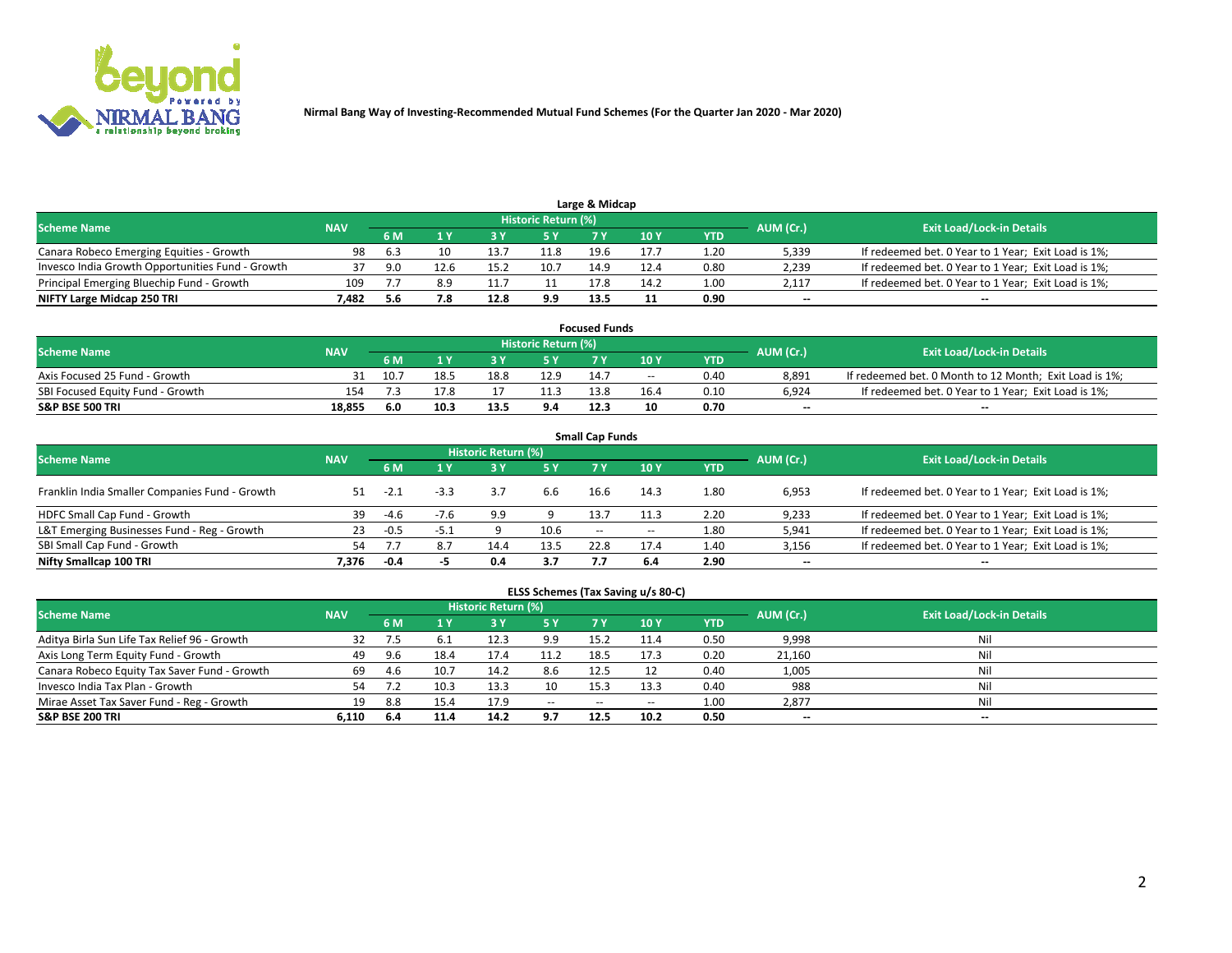

| <b>Contra/Value Fund</b>                                                                                        |        |      |      |      |      |      |      |            |        |                                                     |  |  |  |  |
|-----------------------------------------------------------------------------------------------------------------|--------|------|------|------|------|------|------|------------|--------|-----------------------------------------------------|--|--|--|--|
| <b>Historic Return (%)</b><br><b>Exit Load/Lock-in Details</b><br>AUM (Cr.)<br><b>Scheme Name</b><br><b>NAV</b> |        |      |      |      |      |      |      |            |        |                                                     |  |  |  |  |
|                                                                                                                 |        | 6 M  |      |      | 5 Y  | 7 V  | 10Y  | <b>YTD</b> |        |                                                     |  |  |  |  |
| Kotak India EQ Contra Fund - Reg - Growth                                                                       | 56     | -6.8 | 12.2 | 15.3 | 9.9  |      | 10.7 | 1.20       | 883    | If redeemed bet. 0 Year to 1 Year; Exit Load is 1%; |  |  |  |  |
| Invesco India Contra Fund - Growth                                                                              | 50     | 5.9  | 7.6  | 14   | 10.7 | 15.8 | 12.4 | 1.10       | 4,596  | If redeemed bet. 0 Year to 1 Year; Exit Load is 1%; |  |  |  |  |
| UTI Value Opportunities Fund - Growth                                                                           |        | 8.4  | 11.2 |      | 6.2  | 10.5 | 10.2 | 0.80       | 4,560  | If redeemed bet. 0 Year to 1 Year; Exit Load is 1%; |  |  |  |  |
| Nippon India Value Fund - Growth                                                                                | 76     |      | b.b  | 11.6 |      | 11.9 | 10.1 | 0.50       | 3,129  | If redeemed bet. 0 Year to 1 Year; Exit Load is 1%; |  |  |  |  |
| <b>S&amp;P BSE 500 TRI</b>                                                                                      | 18,855 | -6.0 | 10.3 | 13.5 | 9.4  | 12.3 | 10   | 0.70       | $\sim$ | $- -$                                               |  |  |  |  |

|                                                                           |            |      |      |                     |           | Sector/Thematic |                          |            |                          |                                                        |
|---------------------------------------------------------------------------|------------|------|------|---------------------|-----------|-----------------|--------------------------|------------|--------------------------|--------------------------------------------------------|
| <b>Scheme Name</b>                                                        | <b>NAV</b> |      |      | Historic Return (%) |           |                 |                          |            | AUM (Cr.)                | <b>Exit Load/Lock-in Details</b>                       |
|                                                                           |            | 6 M  | 1 Y  | 73 Y                | <b>5Y</b> | 7 Y             | 10Y                      | <b>YTD</b> |                          |                                                        |
| Canara Robeco Consumer Trends Fund - Reg -<br>Growth                      | 42         | 9.6  | 12.8 | 16.7                | 11.3      | 14.5            | 14.6                     | $-0.10$    | 374                      | If redeemed bet. 0 Year to 1 Year; Exit Load is 1%;    |
| Mirae Asset Great Consumer Fund - Growth                                  | 37         | 11.2 | 9.5  | 18                  | 11.9      | 15.6            | $\overline{\phantom{a}}$ | 0.50       | 952                      | If redeemed bet. 0 Year to 1 Year; Exit Load is 1%;    |
| ICICI Prudential Technology Fund - Growth                                 | 58         |      | 2.8  | 14.5                | 7.3       | 16.8            | 15.5                     | 0.80       | 412                      | If redeemed bet. 0 Day to 15 Day; Exit Load is 1%;     |
| Nippon India Pharma Fund - Growth                                         | 152        | 8.4  | 0.8  | 4.4                 | 3.5       | 11.6            | 13.2                     | 0.0        | 2,434                    | If redeemed bet. 0 Year to 1 Year; Exit Load is 1%;    |
| BNP Paribas India Consumption Fund - Reg - Growth                         | 13         | 13.1 | 19.3 | $- -$               | $- -$     | $- -$           | $- -$                    | 1.10       | 453                      | If redeemed bet. 0 Month to 12 Month; Exit Load is 1%; |
| ICICI Prudential Banking and Financial Services Fund -<br>Retail - Growth | 70         | 3.3  | 12.7 | 17.6                | 13.3      | 16.9            | 16.8                     | 0.30       | 3,632                    | If redeemed bet. 0 Day to 15 Day; Exit Load is 1%;     |
| <b>S&amp;P BSE 500 TRI</b>                                                | 18.855     | 6.0  | 10.3 | 13.5                | 9.4       | 12.3            | 10                       | 0.70       | $\overline{\phantom{a}}$ | $- -$                                                  |

| <b>Dynamic Asset Allocation Funds</b>                      |            |        |      |                     |        |       |       |            |           |                                                          |  |  |  |
|------------------------------------------------------------|------------|--------|------|---------------------|--------|-------|-------|------------|-----------|----------------------------------------------------------|--|--|--|
| <b>Scheme Name</b>                                         | <b>NAV</b> |        |      | Historic Return (%) |        |       |       |            | AUM (Cr.) | <b>Exit Load/Lock-in Details</b>                         |  |  |  |
|                                                            |            | 6 M    | 1 Y  | 73 Y                | 5 Y    |       | 10Y   | <b>YTD</b> |           |                                                          |  |  |  |
| ICICI Prudential Balanced Advantage Fund - Reg -<br>Growth | 38         | 6.6    | 11.2 | 10.4                | 9.2    | 11.8  | 12    | 0.30       | 28,383    | If redeemed bet. 0 Year to 1 Year; Exit Load is 1%;      |  |  |  |
| Invesco India Dynamic Equity Fund - Growth                 | 30         | 3.4    | 9.5  | 10.2                |        | 11.8  | 10.1  | 0.10       | 893       | If redeemed bet. 0 Month to 3 Month; Exit Load is 0.25%; |  |  |  |
| Nippon India Balanced Advantage Fund - Growth              | 94         | 3.0    |      | 10.7                | 8      |       | 10.2  | 0.20       | 2,612     | If redeemed bet. 0 Month to 12 Month; Exit Load is 1%;   |  |  |  |
| HDFC Balanced Advantage Fund - Growth                      | 202        | $-0.1$ | 6.6  | 12.3                | 8.7    | 11.1  | 10.5  | 0.0        | 44,498    | If redeemed bet. 0 Year to 1 Year; Exit Load is 1%;      |  |  |  |
| SBI Dynamic Asset Allocation Fund - Reg - Growth           | 14         | 4.5    | 5.9  | 10.3                | $\sim$ | $- -$ | $- -$ | 0.30       | 677       | If redeemed bet. 0 Month to 12 Month; Exit Load is 1%;   |  |  |  |
| NIFTY 50 Hybrid Composite Debt 65:35 Index                 | 10,604     | 5.6    | 13.2 | 12.6                | 9.2    | 11    | 9.7   | 0.40       | $\sim$    | --                                                       |  |  |  |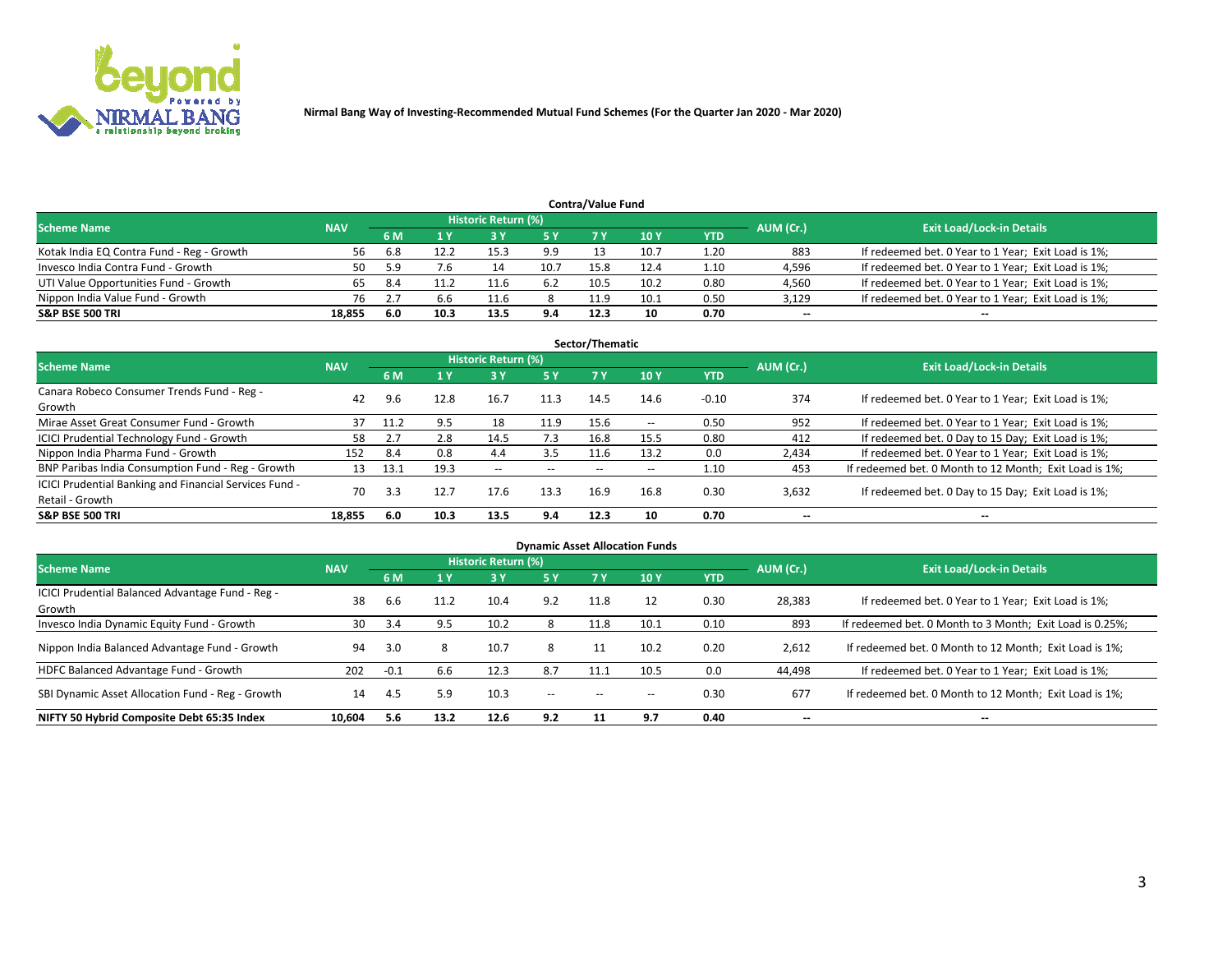

| <b>Hybrid Aggressive</b>                        |            |     |      |                            |               |       |       |      |                          |                                                        |  |  |  |  |
|-------------------------------------------------|------------|-----|------|----------------------------|---------------|-------|-------|------|--------------------------|--------------------------------------------------------|--|--|--|--|
| <b>Scheme Name</b>                              | <b>NAV</b> |     |      | <b>Historic Return (%)</b> |               |       |       |      | AUM (Cr.)                | <b>Exit Load/Lock-in Details</b>                       |  |  |  |  |
|                                                 |            | 6 M |      |                            | 5 Y           |       | 10Y   | YTD  |                          |                                                        |  |  |  |  |
| ICICI Prudential Equity & Debt Fund - Growth    | 140        | 4.3 | 9.4  | 9.8                        | 9.2           | 13.8  | 13.3  | 0.20 | 23,501                   | If redeemed bet. 0 Year to 1 Year; Exit Load is 1%;    |  |  |  |  |
| Mirae Asset Hybrid - Equity Fund - Reg - Growth | 16         |     | 12.4 | 12.9                       | $\sim$ $\sim$ | $- -$ | $- -$ | 0.40 | 3,005                    | If redeemed bet. 0 Year to 1 Year; Exit Load is 1%;    |  |  |  |  |
| SBI Equity Hybrid Fund - Growth                 | 146        |     | 14.9 |                            | 9.9           | 14.2  |       | 0.40 | 31,620                   | If redeemed bet. 0 Month to 12 Month; Exit Load is 1%; |  |  |  |  |
| Canara Robeco Equity Hybrid Fund - Growth       | 169        | 6.5 |      | 11.9                       | 9.2           |       | 12.1  | 0.70 | 2,824                    | If redeemed bet. 0 Year to 1 Year; Exit Load is 1%;    |  |  |  |  |
| NIFTY 50 Hybrid Composite Debt 65:35 Index      | 10,604     | 5.6 | 13.2 | 12.6                       | 9.2           |       | ດ 7   | 0.40 | $\overline{\phantom{a}}$ | $- -$                                                  |  |  |  |  |

|                                            |            |                                  |     |     |      | <b>Arbitrage Fund</b> |      |        |                                                          |
|--------------------------------------------|------------|----------------------------------|-----|-----|------|-----------------------|------|--------|----------------------------------------------------------|
| Scheme Name                                | AUM (Cr.)  | <b>Exit Load/Lock-in Details</b> |     |     |      |                       |      |        |                                                          |
|                                            | <b>NAV</b> | 1 M                              | ያ M | 6 M |      |                       | YTD  |        |                                                          |
| IDFC Arbitrage Fund - Reg - Growth         | 24         | 4.0                              |     |     | 6.2  | 6.2                   | 8.90 | 11,895 | If redeemed bet. 0 Month to 1 Month; Exit Load is 0.25%; |
| Kotak Equity Arbitrage Fund - Reg - Growth | 28         | 4.Z                              |     |     | -6.1 |                       | 8.60 | 17,363 | If redeemed bet. 0 Day to 30 Day; Exit Load is 0.25%;    |
| Nippon India Arbitrage Fund - Growth       | 20         | 2 Q                              |     |     | 6.2  |                       | 7.90 | 10.224 | If redeemed bet. 0 Month to 1 Month; Exit Load is 0.25%; |

|                                          |            |           |                                  |                 |                           | <b>Equity Saver</b>      |       |            |        |                                                        |
|------------------------------------------|------------|-----------|----------------------------------|-----------------|---------------------------|--------------------------|-------|------------|--------|--------------------------------------------------------|
| Scheme Name                              | <b>NAV</b> | AUM (Cr.) | <b>Exit Load/Lock-in Details</b> |                 |                           |                          |       |            |        |                                                        |
|                                          |            | 6 M       |                                  |                 | 5 V                       |                          | 10Y   | <b>YTD</b> |        |                                                        |
| Axis Equity Saver Fund - Reg - Growth    |            |           |                                  | $\Omega$ :      | $\sim$                    | $- -$                    | $- -$ | 0.40       | 813    | If redeemed bet. 0 Month to 12 Month; Exit Load is 1%; |
| Kotak Equity Savings Fund - Reg - Growth |            |           |                                  |                 | $^{\prime}$ . $^{\prime}$ | $\overline{\phantom{a}}$ | --    | 0.20       | 1,869  | If redeemed bet. 0 Year to 1 Year; Exit Load is 1%;    |
| CRISIL Hybrid 50+50 - Moderate Index*    | $- -$      |           | $\overline{\phantom{a}}$         | $\qquad \qquad$ | $\overline{\phantom{a}}$  | $\sim$                   | --    | $- -$      | $\sim$ | $- -$                                                  |

| <b>Liquid Funds</b>              |                          |                   |     |                            |     |        |            |                 |           |                                  |  |  |  |  |
|----------------------------------|--------------------------|-------------------|-----|----------------------------|-----|--------|------------|-----------------|-----------|----------------------------------|--|--|--|--|
| <b>Scheme Name</b>               | <b>NAV</b>               |                   |     | <b>Historic Return (%)</b> |     |        | <b>YTM</b> | Avg             | AUM (Cr.) | <b>Exit Load/Lock-in Details</b> |  |  |  |  |
|                                  |                          | $4 \, \mathrm{W}$ | 2 W | M                          | 3M  | 1Y     |            | <b>Maturity</b> |           |                                  |  |  |  |  |
| Axis Liquid Fund - Growth        | 2.166                    | 4.9               |     |                            | 5.3 | b.b    | 5.26       | 0.09            | 30,628    | *Ref Footnote                    |  |  |  |  |
| IDFC Cash Fund - Reg - Growth    | 2.363                    | 4.7               |     |                            |     |        | 5.04       | 0.10            | 11,140    | *Ref Footnote                    |  |  |  |  |
| Kotak Liguid Fund - Reg - Growth | 3,952                    | 4.7               |     |                            | ے.ر |        |            | 0.11            | 30,493    | *Ref Footnote                    |  |  |  |  |
| <b>CRISIL Liquid Fund Index</b>  | $\overline{\phantom{a}}$ |                   |     |                            | 5.7 | $\sim$ | $-$        | $- -$           | $-$       | $\sim$                           |  |  |  |  |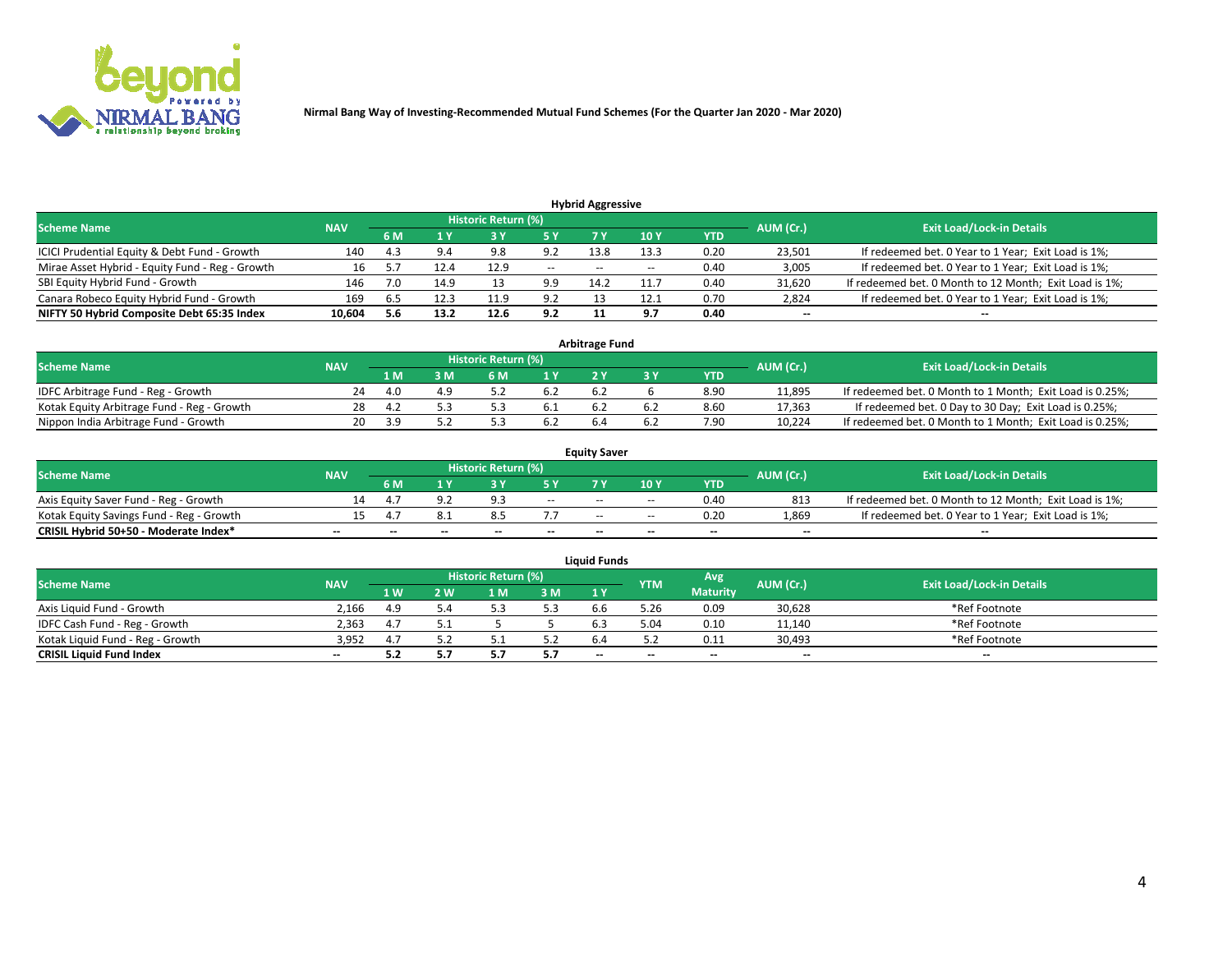

|                                               |            |      |     |                     |     | <b>Ultra Short Fund</b> |            |                 |           |                                  |
|-----------------------------------------------|------------|------|-----|---------------------|-----|-------------------------|------------|-----------------|-----------|----------------------------------|
| <b>Scheme Name</b>                            | <b>NAV</b> |      |     | Historic Return (%) |     |                         | <b>YTM</b> | Avg             | AUM (Cr.) | <b>Exit Load/Lock-in Details</b> |
|                                               |            | 1 M  | 3 M | 6 M                 | 1 Y | <b>3 Y</b>              |            | <b>Maturity</b> |           |                                  |
| IDFC Ultra Short Term Fund - Reg - Growth     |            | -6.2 |     |                     |     | $- -$                   | 5.69       | 0.47            | 4,369     | Nil                              |
| Sundaram Ultra Short Term Fund - Reg - Growth |            | -4.4 |     |                     | $-$ | --                      |            | 0.43            | 344       | Nil                              |
| L&T Ultra Short Term Fund - Growth            |            |      | : ၀ | 6.9                 |     |                         | 5.8        | 0.49            | 2,454     | Nil                              |
| <b>NIFTY Ultra Short Duration Debt Index</b>  | 4.005      | -6.5 | 6.6 |                     | 7.8 |                         | $\sim$     | $\sim$          | $\sim$    | $- -$                            |

| <b>Money Market Fund</b>                         |            |      |     |                     |        |    |            |                 |           |                                  |  |  |  |
|--------------------------------------------------|------------|------|-----|---------------------|--------|----|------------|-----------------|-----------|----------------------------------|--|--|--|
| <b>Scheme Name</b>                               | <b>NAV</b> |      |     | Historic Return (%) |        |    | <b>YTM</b> | 'Avg            | AUM (Cr.) | <b>Exit Load/Lock-in Details</b> |  |  |  |
|                                                  |            | 1 M  | 3 M | 6 M                 | 1 Y    | 3Y |            | <b>Maturity</b> |           |                                  |  |  |  |
| Aditya Birla Sun Life Money Manager Fund - Reg - | 265        | -6.1 |     |                     |        |    | 5.53       | 0.36            | 11,145    | Nil                              |  |  |  |
| Growth                                           |            |      |     |                     |        |    |            |                 |           |                                  |  |  |  |
| Franklin India Savings Fund - Growth             |            | 5.6  | 6.4 | 7.8                 | 8.4    |    | 5.52       | 0.38            | 5,072     | Nil                              |  |  |  |
| Nippon India Money Market Fund - Growth          | 2,993      | 5.8  | 6.4 |                     |        |    | 5.43       | 0.33            | 3,739     | Nil                              |  |  |  |
| <b>CRISIL Liquid Fund Index</b>                  | $- -$      |      |     |                     | $\sim$ | -- | --         | $\sim$          | $\sim$    | $\sim$                           |  |  |  |

| <b>Short Term Fund</b>                          |            |      |     |                     |     |            |            |                 |           |                                  |  |  |  |  |
|-------------------------------------------------|------------|------|-----|---------------------|-----|------------|------------|-----------------|-----------|----------------------------------|--|--|--|--|
| <b>Scheme Name</b>                              | <b>NAV</b> |      |     | Historic Return (%) |     |            | <b>YTM</b> | Avg             | AUM (Cr.) | <b>Exit Load/Lock-in Details</b> |  |  |  |  |
|                                                 |            | 1 M  | 3 M | 6 M                 | 1 Y | <b>3 Y</b> |            | <b>Maturity</b> |           |                                  |  |  |  |  |
| Axis Short Term Fund - Growth                   | 22         | -8.2 |     | 9.3                 | 9.9 |            | 6.54       | 2.40            | 3,674     | Nil                              |  |  |  |  |
| HDFC Short Term Debt Fund - Growth              | 22         | 9.5  | 9.6 | 9.6                 | 9.8 |            |            | 3.05            | 10,519    | Nil                              |  |  |  |  |
| IDFC Bond Fund - Short Term Plan - Reg - Growth | 41         |      |     | Q <sub>1</sub>      | 9.8 |            | 6.51       | 2.12            | 11,356    | Nil                              |  |  |  |  |
| Kotak Bond Short Term Fund - Reg - Growth       |            | -8.5 | 8.1 | 8.5                 | 9.6 |            | 7.03       | 3.10            | 10,397    | Nil                              |  |  |  |  |
| L&T Short Term Bond Fund - Reg - Growth         | 19.        |      | 7.8 | 8.7                 | 9.5 |            | 6.67       | 2.24            | 4,866     | Nil                              |  |  |  |  |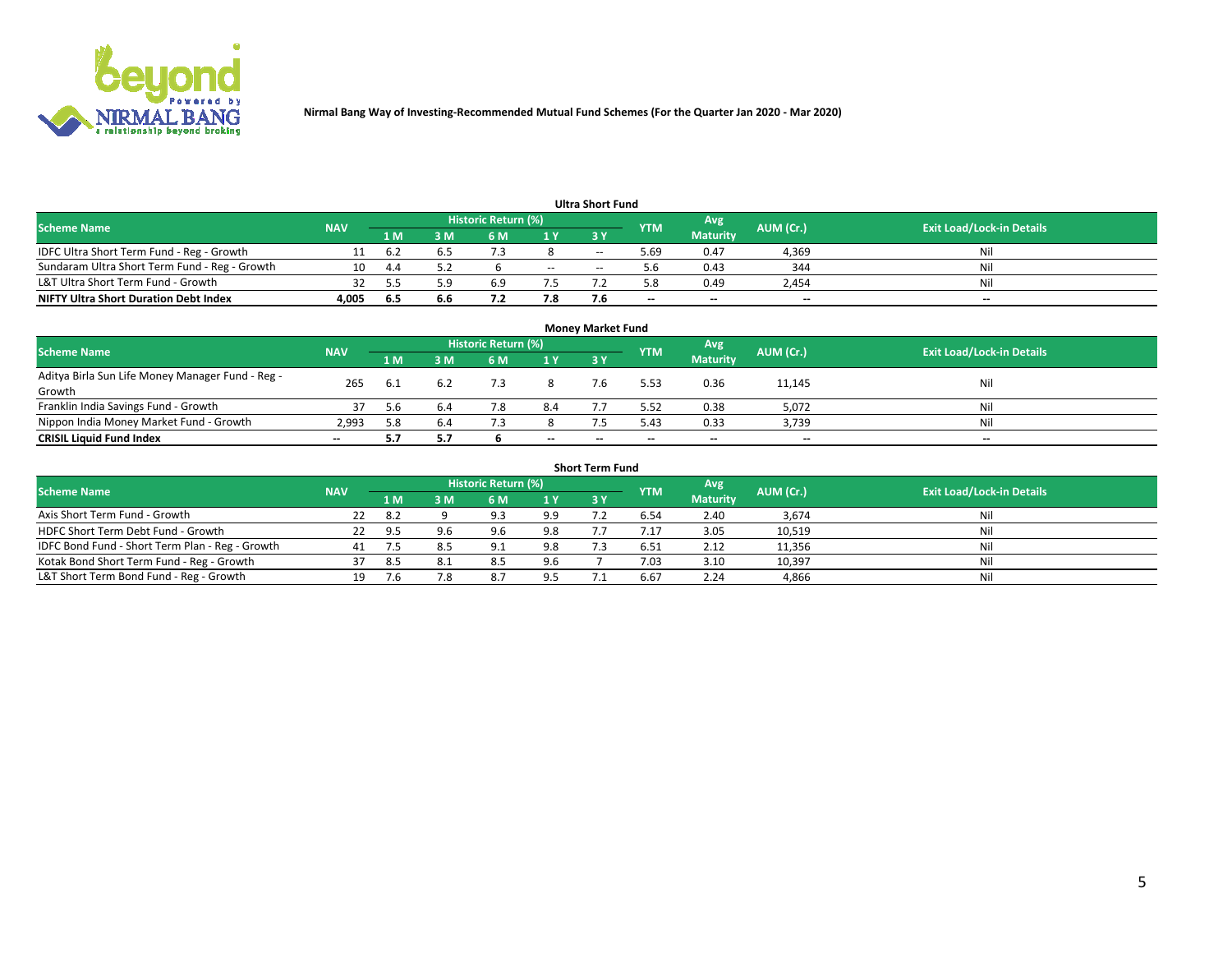

| <b>Low Duration Fund</b>                  |            |                               |     |                            |      |  |            |                 |           |                                  |  |  |  |  |
|-------------------------------------------|------------|-------------------------------|-----|----------------------------|------|--|------------|-----------------|-----------|----------------------------------|--|--|--|--|
| <b>Scheme Name</b>                        | <b>NAV</b> |                               |     | <b>Historic Return (%)</b> |      |  | <b>YTM</b> | Avg             | AUM (Cr.) | <b>Exit Load/Lock-in Details</b> |  |  |  |  |
|                                           |            | 1 M                           | ያ M | 5 M                        | 4 V. |  |            | <b>Maturity</b> |           |                                  |  |  |  |  |
| Axis Treasury Advantage Fund - Growth     | 2.225      |                               |     | 8.2                        | 8.8  |  | 5.87       | 0.85            | 4,128     | Nil                              |  |  |  |  |
| Canara Robeco Savings Fund - Reg - Growth |            | .b 2                          |     |                            |      |  | 5.9758     | 0.90            | 1,112     | Nil                              |  |  |  |  |
| IDFC Low Duration Fund - Reg - Growth     |            | $\mathbf{b} \cdot \mathbf{c}$ | 6.8 |                            | 8.3  |  | 5.81       | 0.90            | 5,204     | Nil                              |  |  |  |  |

| <b>Banking &amp; PSU Bond Funds</b>            |            |            |     |                            |      |    |            |                 |           |                                  |  |  |  |
|------------------------------------------------|------------|------------|-----|----------------------------|------|----|------------|-----------------|-----------|----------------------------------|--|--|--|
| <b>Scheme Name</b>                             | <b>NAV</b> |            |     | <b>Historic Return (%)</b> |      |    | <b>YTM</b> | Avg             | AUM (Cr.) | <b>Exit Load/Lock-in Details</b> |  |  |  |
|                                                |            | 1 M        | sм  | 6 M                        | 71 Y | 3Y |            | <b>Maturity</b> |           |                                  |  |  |  |
| HDFC Banking and PSU Debt Fund - Reg - Growth  |            | <b>Q</b> 1 |     | 9.6                        | 10.2 |    | 7.24       | 3.05            | 4,848     | Ni                               |  |  |  |
| Kotak Banking and PSU Debt Fund - Reg - Growth | 46         | 9.6        | 9.b |                            |      |    | 6.97       | 3.88            | 3,553     | Ni                               |  |  |  |
| IDFC Banking & PSU Debt Fund - Reg - Growth    |            |            |     | $\alpha$                   | 11.4 |    | 6.67       | 3.02            | 12.187    | Ni                               |  |  |  |

| <b>Corporate Bond Funds</b>                         |            |      |      |                     |      |     |            |                 |           |                                                         |  |  |  |  |
|-----------------------------------------------------|------------|------|------|---------------------|------|-----|------------|-----------------|-----------|---------------------------------------------------------|--|--|--|--|
| <b>Scheme Name</b>                                  | <b>NAV</b> |      |      | Historic Return (%) |      |     | <b>YTM</b> | Avg'            | AUM (Cr.) | <b>Exit Load/Lock-in Details</b>                        |  |  |  |  |
|                                                     |            | 1 M  | : M  | 6 M                 | 1 Y  | 3 Y |            | <b>Maturity</b> |           |                                                         |  |  |  |  |
| ICICI Prudential Corporate Bond Fund - Reg - Growth | 21         | 9.6  |      |                     | 10   |     | 6.8        | 2.58            | 11,096    | Nil                                                     |  |  |  |  |
| L&T Triple Ace Bond Fund - Reg - Growth             |            | 14.7 | 10.5 |                     | 13.1 | 6.4 | 7.58       | 8.28            | 2,298     | If redeemed bet. 0 Month to 3 Month; Exit Load is 0.5%; |  |  |  |  |
| Kotak Corporate Bond Fund - Std - Growth            | 2,650      |      | 8.3  | ۵۰                  | 9.6  |     | 6.42       | 1.58            | 3,801     | Nil                                                     |  |  |  |  |

| <b>Credit Risk Fund</b>                    |            |      |     |                     |     |    |            |                 |           |                                                           |  |  |  |
|--------------------------------------------|------------|------|-----|---------------------|-----|----|------------|-----------------|-----------|-----------------------------------------------------------|--|--|--|
| <b>Scheme Name</b>                         | <b>NAV</b> |      |     | Historic Return (%) |     |    | <b>YTM</b> | Avg             | AUM (Cr.) | <b>Exit Load/Lock-in Details</b>                          |  |  |  |
|                                            |            | 1 M  | ያ M | 6 M                 | 1 Y | 3Y |            | <b>Maturity</b> |           |                                                           |  |  |  |
| ICICI Prudential Credit Risk Fund - Growth |            | -97  |     |                     | 9.5 |    |            | 2.15            | 11,707    | If redeemed bet. 0 Year to 1 Year; Exit Load is 1%;       |  |  |  |
| Kotak Credit Risk Fund - Reg - Growth      |            | 10.0 | 10  | 9.6                 |     |    |            | 2.68            | 4,979     | If redeemed bet. 0 Year to 1 Year; Exit Load is 1%;       |  |  |  |
|                                            |            |      |     |                     |     |    |            |                 |           | If redeemed bet. 0 Month to 12 Month; Exit Load is 3%; If |  |  |  |
| SBI Credit Risk Fund - Growth              |            | 10.0 |     |                     | 6.6 |    | 8.66       | $\sim$          | 5,076     | redeemed bet. 12 Month to 24 Month; Exit Load is 1.5%; If |  |  |  |
|                                            |            |      |     |                     |     |    |            |                 |           | redeemed bet. 24 Month to 36 Month; Exit Load is 0.75%;   |  |  |  |